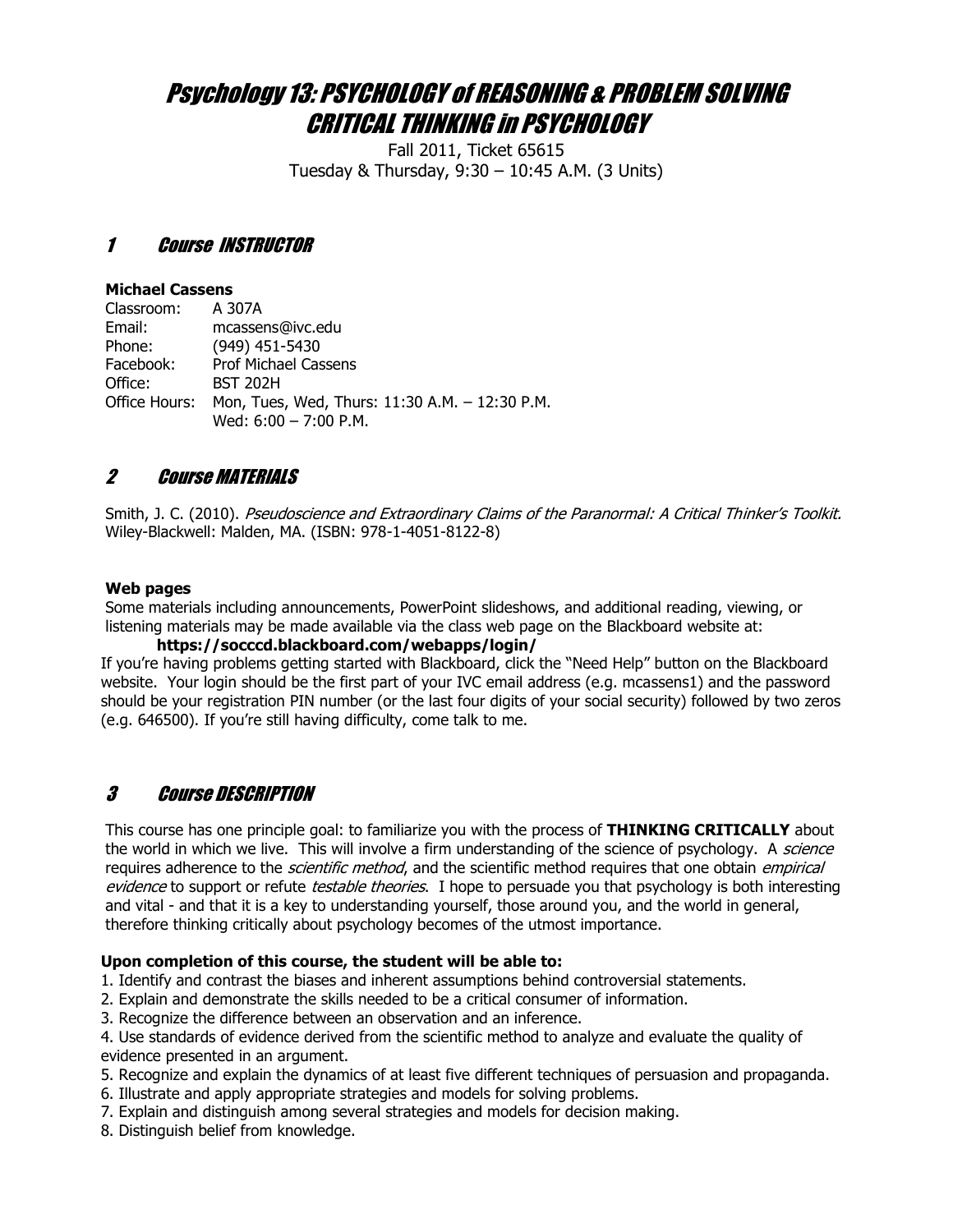## 4 Class REQUIREMENTS

## **Final Exam** (25% of total grade)

The final exam will be held on Thursday, December 15, 2011. The final exam will be a cumulative closed book, closed-notes essay exam. It will cover information from the textbook, readings, discussions and lecture. You will need a Blue/Green Book for the final exam.

## **NOTE: You are encouraged to submit all written assignments** electronically using the drop boxes in Blackboard.

## **Reaction Papers to the required readings** (11% of total grade)

You are required to read the assigned text readings *before* class. You are to write a personal reaction of at least 300 words to each assigned reading to be posted or turned in at the beginning of the class meeting when that topic will be discussed. These reaction papers should be about something in the readings that you found to be of particular interest, or something with which you made a connection. Personal stories are fine, but make sure you stick to the topics.  $I$  do NOT want a summary of the readings. There will be 11 sets of readings in the textbook that we will be covering (some sets include more than one chapter), and each paper will be worth 1% of the total grade. Late or short reaction papers will receive half credit.

## **Discussion Article Analysis** (12% of total grade)

Throughout the class, we will have 12 group discussions based on a wide variety of topics (see schedule). For each discussion, you are required to find at least one peer-reviewed journal article from the scientific literature that is related to that discussion's topic. Further, you are required to write a summary and analysis of at least 300 words on the article you found. You will post or turn in your analysis by the beginning of class on the day of the discussion. There will be 12 group discussions and each analysis will be worth 1% of the total grade. Late or short analyses will receive half credit.

## **Discussion Participation** (12% of total grade)

After you have located a related article for each discussion, you are required to participate in an informed discussion of the topic with your classmates. Group members will each grade one another on their preparedness and participation (with roles changing each session to keep things honest). I will insert myself into a number of the groups each session. Your grade each discussion day will be the averaged score for participation across all of your group members - yourself included. At the end of the class, all groups will come together to report what they saw as the "take-home message" for the day. Your informed verbal contributions to the discussions will each be worth  $1\%$  of your grade.

## **The Belief vs. Knowledge Paper** (35% of total grade)

You are required to write a 7 to 10 page (2100 to 3000 word) paper on a myth, paranormal belief, or pseudoscience. I will provide you with many options of commonly held false beliefs (like autism is caused by immunizations or sugar causes children to by hyperactive), although you are welcome to come up with your own as well. Your paper should include a history of the myth/belief (attempting to explain why it may be commonly held) including resources suggesting its validity along with a critical analysis of the arguments of the believers. Further, you should cover why the belief is incorrect, and what the truth of the matter is including support from scientific sources. You must include a minimum of FIVE (5) SCHOLARLY sources (and as many non-scientific sources as you like including websites, magazines, or newspapers). Your Belief vs. Knowledge Paper is due at the end of class on Tuesday, December 6, 2011. Critiques will devalue by 5% for each day they are late.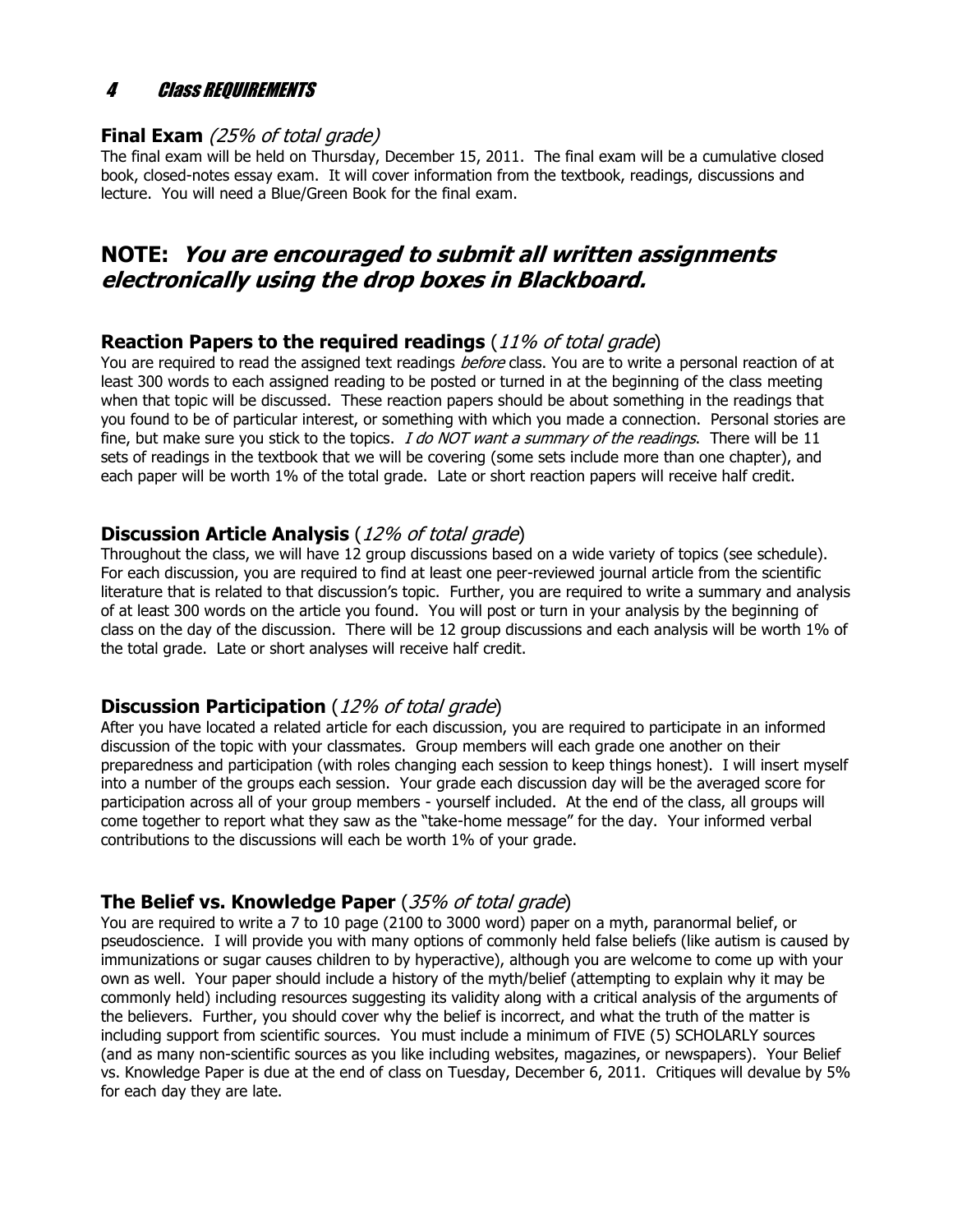## **In-Class Presentation of the Belief vs. Knowledge Paper** (5% of total grade)

After completing your Belief vs. Knowledge Paper, you are required to teach the class about what you learned in your research. Over the last few classes in the semester, there is time designated as presentation times. The presentations will be presented in a "Speed Report" format where each student will have exactly three (3) minutes and one (1) Power Point slide to report your findings. To receive the full credit, you must speak intelligently about your paper's findings for **exactly 3 minutes using 1 slide**. I encourage you to be as creative as you can to report the knowledge about your myth in a short amount of time.

| <b>Summary of class requirements:</b> |            | When:         |
|---------------------------------------|------------|---------------|
| <b>Reaction Papers</b>                | <b>11%</b> | Due ea        |
| <b>Discussion Article Analysis</b>    | 12%        | Due ea        |
| <b>Discussion Participation</b>       | 12%        | Gradeo        |
| <b>Belief vs. Knowledge Paper</b>     | 35%        | Due Th        |
| <b>Presentation of Paper</b>          | <b>5%</b>  | Last th       |
| <b>Final Exam</b>                     | 25%        | <b>Thursd</b> |
|                                       | 100%       |               |

**Due each lecture (see schedule below) Due each discussion Graded at each discussion Bue Thursday, December 6 Last three class meetings Thursday, December 15** 

## 5 Academic HONESTY

Cheating and other forms of dishonest behavior are destructive to the educational process for all students, and will not be tolerated in this class. As a result, the following guidelines shall be followed:

- 1. Students may not submit work that is not totally their own, and
- 2. Exams must be taken individually with no assistance of any kind.
	- A. There will be no bathroom breaks during an exam
	- B. All electronic devices will be sealed in a provided envelope during an exam
	- C. No hats are to be worn during an exam
	- D. Dictionaries can ONLY be used during an exam under direct observation from me. No electronic dictionaries are allowed during an exam.

If you do not comply with these testing conditions, please drop this class immediately.

Any student engaged in ANY dishonest behaviors may receive an "F" on the activity, and may be reported to the Dean of Student Services. If I suspect that you are cheating, I will assume that you are cheating. If you would like more information on the academic honesty policies of Irvine Valley College, please refer to page 68 in the 2011-2012 Course Catalogue.

**Code of Conduct:** Irvine Valley College policy states that electronic communications conducted in the course web site are "public" communications in the same way that classroom exchanges are public. Your instructors and other students are bound by the same principles of respect, professionalism, and concern, in College classrooms, offices, and the course website. If you feel that these principles have been compromised in some way, please discuss this directly with your instructors, and in the case of this class, with me.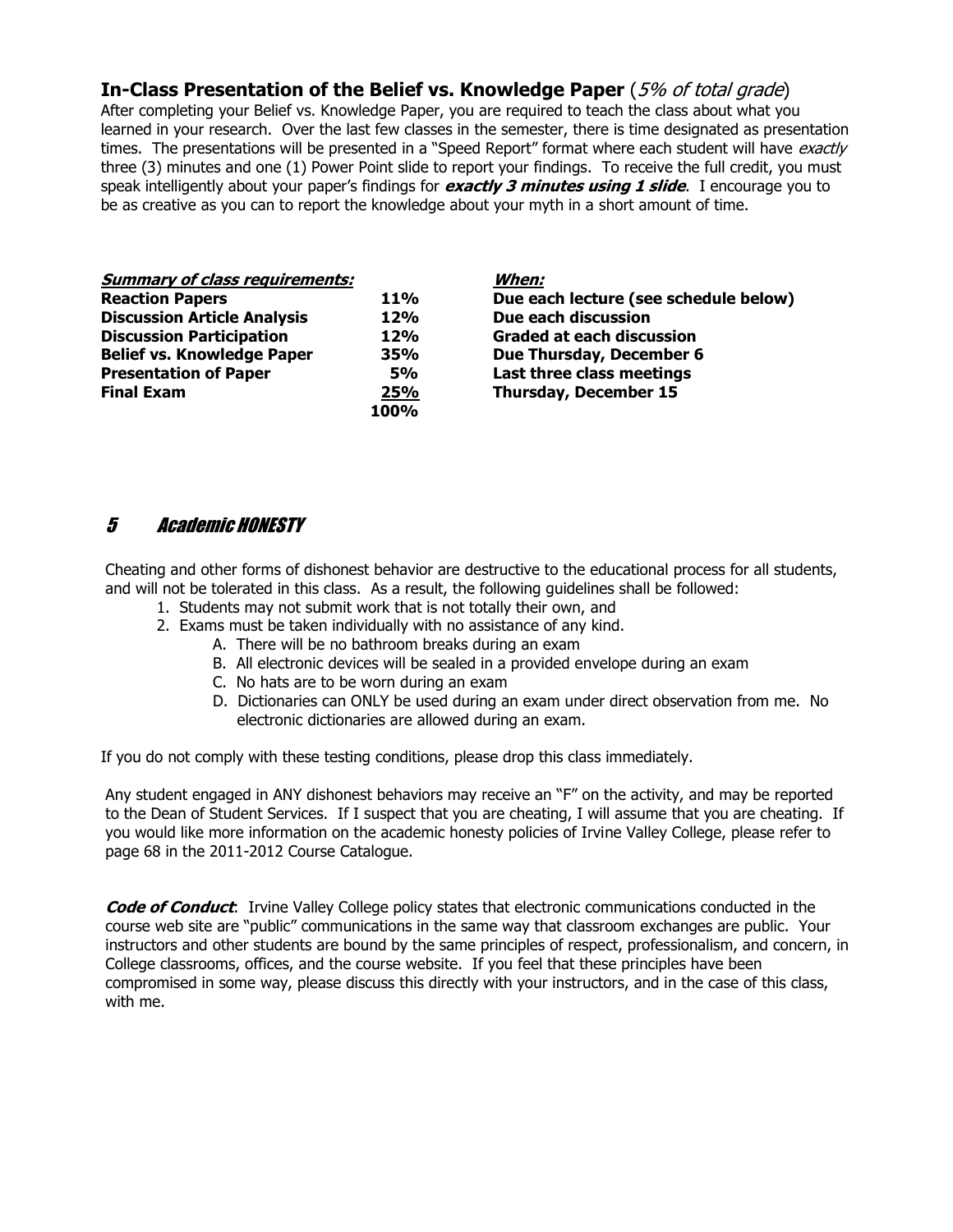## 6 Campus RESOURCES

There are a wide variety of services that you are entitled to as tuition-paying students at Irvine Valley College. Some of them may be important to you as they relate to this course.

#### **Counseling Center, Location: SC210; 949-451-5251**

Counseling services at Irvine Valley College exist to help students with their academic, career, and personal concerns. The counseling faculty help students clarify their needs, make decisions, set goals, and deal effectively with personal obstacles. The relationship between student and counselor is confidential. They offer academic planning, career exploration, and personal counseling.

#### **Disabled Students Program and Services (DSP&S), Location: SC171; 949-451-5630**

The goal of DSP&S is to provide effective assistance to all students with disabilities so they can achieve academic success. Whether the student has a physical, communicative, learning or psychological disability, the program functions primarily to accommodate the disability, enabling each individual to participate fully in the educational experience at the college.

#### **Extended Opportunity Program Services (EOPS)**, Location: SC 130; 949-451-5243

**EOPS** is a state funded program for students who are financially and educationally disadvantaged. At Irvine Valley College, **EOPS** works to help students succeed by providing educational opportunities, encouragement, and support services. Reaching educational goals may seem difficult sometimes. We are committed to assisting our students in realizing their potential.

#### **Health and Wellness Center, Location: SC 150; 949-451-5221**

The Health and Wellness Center offers free medical services to any student who has paid their health fee and is currently attending classes. These include psychological services, which are provided by counseling interns under the supervision of a licensed psychologist. Services provided include addressing the following issues: Stress, Anxiety, Depression, Family issues, Difficulty adjusting to school environment, Drug or alcohol abuse, Difficulty focusing, Grief, Relationship issues, and Acculturation issues. Again, these services are FREE!

#### **IVC Campus Police Department**, Location: CP-100; 949-451-5234

The campus police station is located beyond Lot 8 on the perimeter road near the baseball fields. Please call them for any emergency that you might encounter on campus. In addition, Campus Police Officers will provide assistance in starting vehicles with dead batteries and help on-campus motorists in obtaining lockout or other assistance. Further, they offer escort services 24 hours a day, 7 days a week.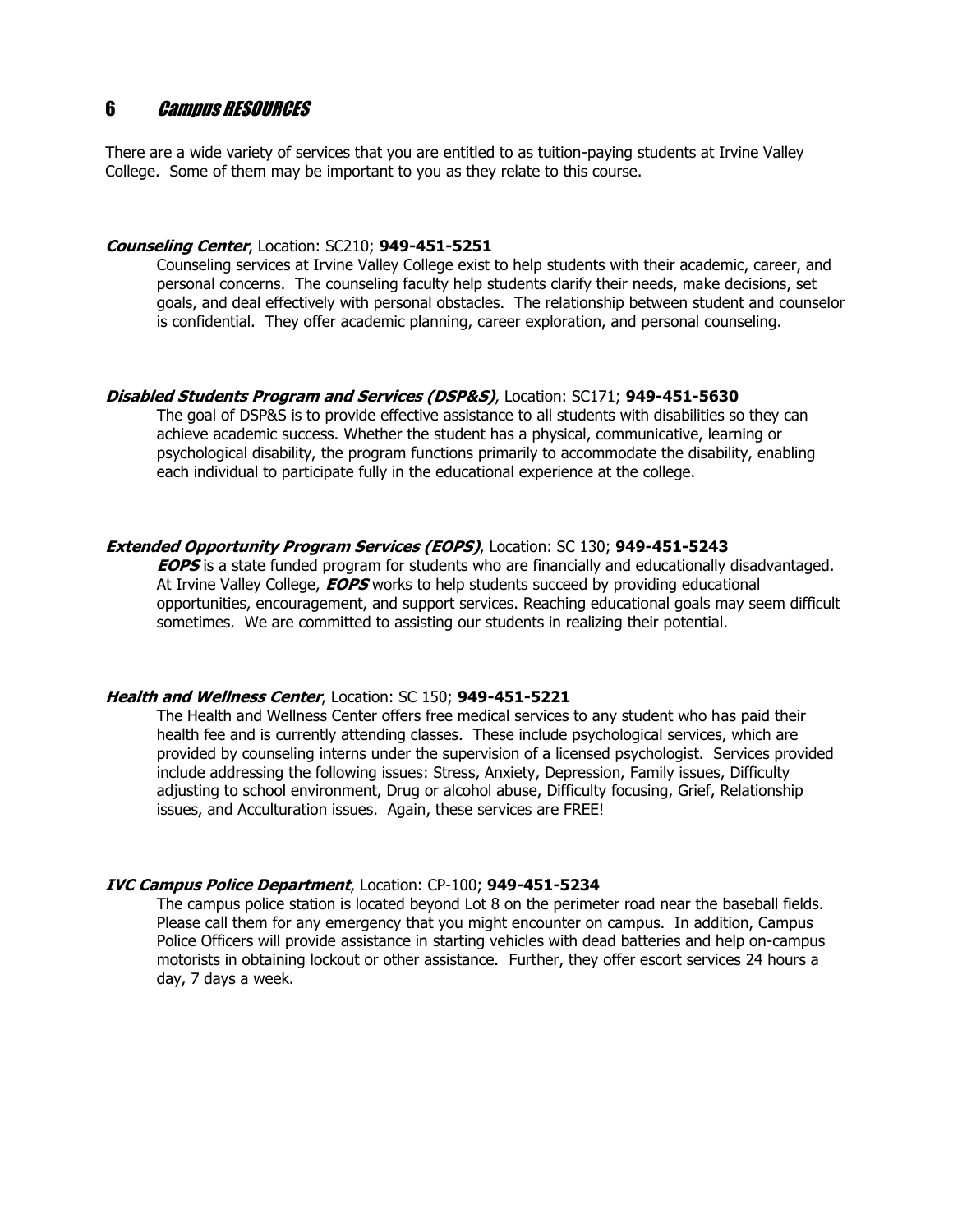#### $\overline{\mathbf{z}}$ **Class POLICIES**

#### 1) Electronics in the Classroom... Turn off your electronic devices!

It is very disruptive if phones go off in class, so please show respect to your classmates and instructor and turn them off before coming in to class.

Additionally, laptop computers may ONLY be used in class as a note-taking strategy. Do not use them for any other reason during class. Before you are allowed to use a laptop in a class, you must register with me and sign an agreement that you will only use it for classroom purposes. Further, if you wish to use a laptop in class you MUST sit in the front row. If you use electronic devices for non-class related purposes, you may be excused from class and have your grade reduced. Your classmates will act as "The Laptop Police" and can report your inappropriate behavior for extra credit.

#### 2) Drop Policy... It's YOUR responsibility!

Please be aware that the only time I definitely will drop you is if you fail to show up for the first week's class sessions without notification (in which case you are probably not reading this). I may drop you for excessive absences, but ultimately it is YOUR responsibility to drop the class. Do not assume that I will drop you... ever. It is your responsibility.

3) Class Conduct... Participate in class! (And always respect others).

Part of your grade in this class is based on your participation in classroom discussions. At the end of this class, I am hoping that you, the students, will be doing more talking in the class than I. That being said, I feel it is very important to remind everyone that our classroom will be a safe environment where you are welcome to discuss any relevant aspect of the topic, just so long as your comments maintain a high level of respect for everyone else in the room. Students are responsible for regulating their own conduct and for respecting the rights and privileges of others. Failure to show respect for the standards as set forth by the SOCCCD is cause for dismissal from class and even expulsion (please see page 88 of the 2011-2012 Course Catalogue for more details on the code of conduct).

4) Show up on time!

This class begins at 9:30 A.M. Please make a point of being ready to engage in a discussion at 9:30 so we do not lose any time. There may be more to talk about than time in the course, so it is important that we maximize our meetings.

#### 5) Don't let yourself fall off the truck!

This class will cover a wide variety of often inter-related topics with a healthy amount of reading and research required each week. It's easy to get left behind if you stop reading. Don't let it happen! DO NOT STOP READING! Come see me if you need help! I am here to help you.

6) COME SEE ME IF YOU ARE HAVING ANY PROBLEMS!

I try to make myself as available (and approachable) as possible to you, my students, so please come see me if you want, or need, to talk about something related to the course.

" The plan is useless, but the planning is indispensible. "  $\sim$  Dwight D. Eisenhower